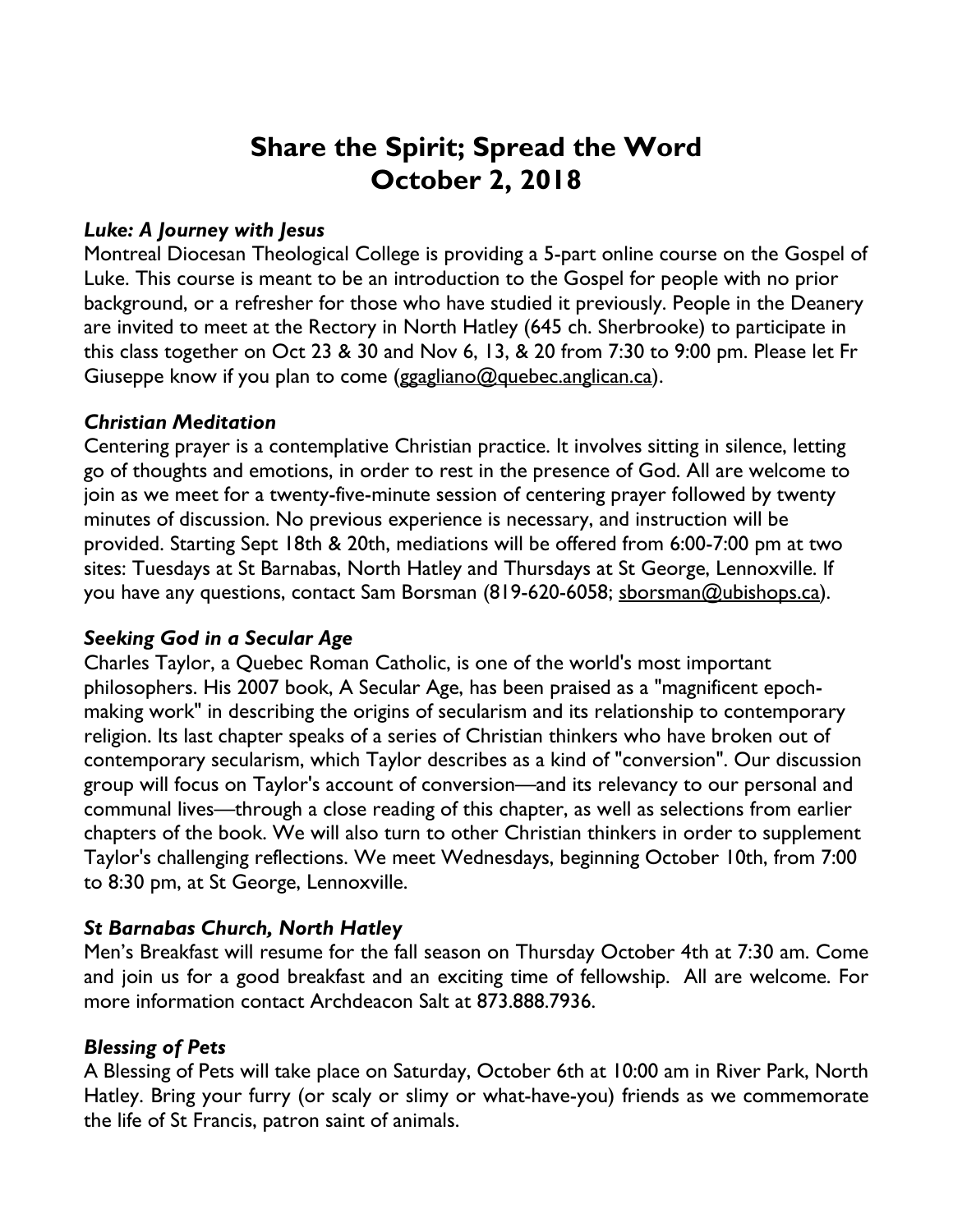## *Christ Church, Stanstead*

Help us celebrate our 160<sup>th</sup> Anniversary on Sunday, October 7<sup>th</sup> at 9:15 A.M. Bishop Bruce will be celebrant for this Holy Eucharist. This will be followed by coffee, Refreshments and fellowship in the hall. Don't miss this occasion to greet & visit with our Bishop.

## *Sunday, October 7, 12:00 noon*

The Dedication / Consecration Ceremony of the first National Healing Forest in Quebec at 760 chemin Sheldon, rte 247, Fitch Bay with guest assembling at noon. This will be cross cultural, bilingual, and Indigenous led. The web site describing the project is : https://www.nationalhealingforests.com/

## *Grace Village*

Queen Elizabeth II requests the pleasure of your company at the Royal Wedding of Her Royal Highness Princess Eugenie of York on Saturday, October 13, at 5:00 pm. This Royal Wedding murder mystery is performed by Mead Baldwin and troupe. A three-course dinner will be served during the performance. Tickets are \$50.00 / person. Any questions about the event or to order tickets please contact Debbie Harrison at 819-569-0546 x5012 or email dharrison@masscom.ca

## *Naskapi Sunday*

The unique contribution of the Naskapi people to our diocesan family will be celebrated on Sunday, October 14 at 11:00 a.m. at the Cathedral of the Holy Trinity, Quebec City. The Rt. Rev'd Mark MacDonald, our church's National Indigenous Anglican Bishop, will be the guest preacher, and we will recognize the designation of Kawawachikamach as a distinct region within the structures of our diocese.

## *Sunday, October 14th, 2:00 pm*

Service of Covenanting at Centenary United Church, Stanstead (479 Dufferin St.) Come and celebrate the amalgamation with the Lennoxville United Church. A time of fellowship, with a light snack will follow the worship service.

## *Annual Book Sale*

The Bishop's/Champlain Refugee Student Sponsorship committee is holding their annual used book sale at the Lennoxville United Church Hall, Lennoxville from Thursday, October 18 to Saturday, October 20.

## *Sunday, October 21, 2:00 pm*

The Eaton Corner Museum is pleased to present a Musical Afternoon at the Foss House. The musicians are playing as a benefit for the Eaton Corner Museum. Entry is \$10 and includes light refreshments at intermission. Space is limited, so please call to reserve your seat at 819-563-8700. \$10 refreshments included.